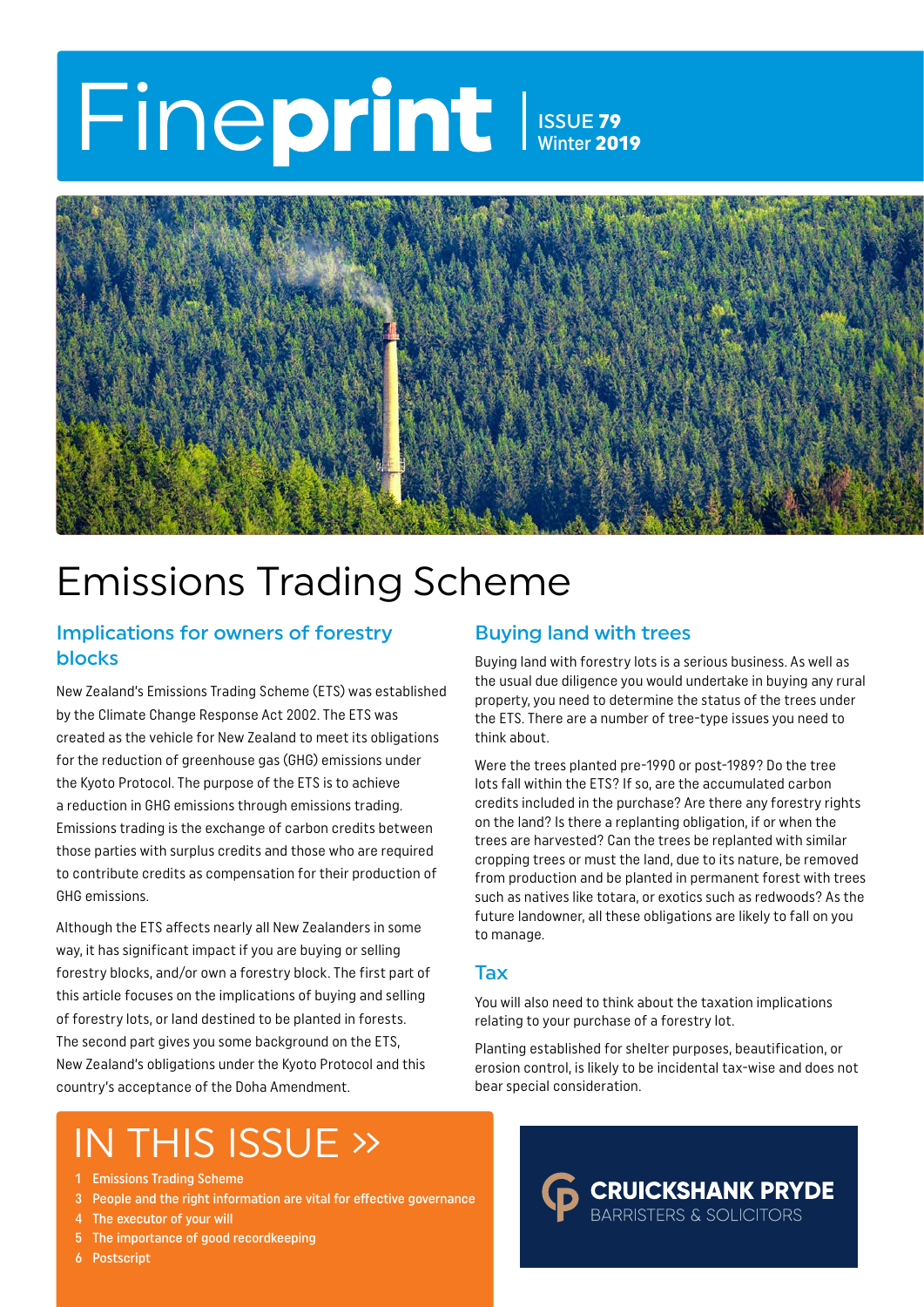### Fineprint Issue 79

Established tree lots planted for harvest, however, create special tax considerations and you will need some professional advice on how to deal with this.

Trees planted for harvest, called 'standing timber', create a taxable activity on realisation, for example, harvest or sale. On harvest, the profit – after the deduction of expenses – is taxed.

Deductible costs include the purchase cost of the trees if the land the trees are on has been purchased after planting. As a result, as the purchaser you will want to ensure that the value of the trees on purchase is as high as possible.

If you're the vendor, however, you will want to have the market value of trees as low as possible as this profit is taxable on settlement. Vendors must note that the sale triggers an immediate tax liability.

It's vital to understand the implications of tree lots in the negotiation of any sale and purchase from both a taxation viewpoint and to ensure all the legal i's are dotted and the t's are crossed. The sale and purchase agreement must address the trees and their agreed values, or the valuation mechanism. If this is not done satisfactorily, the vendor or purchaser could be left with an unforeseen tax problem.

#### Inherent risks of forestry

Harvesting forestry lots brings its own challenges. It is one of New Zealand's most hazardous occupations requiring specialist machinery and skills. Health and safety during harvest is of major concern.

Forestry harvest may result in land slips or water runoff, including soil or prunings and harvest debris (called slash). Environmental and infrastructure damage may result downstream as a result of systematic clearing of the land, particularly in light of the violent weather extremes that New Zealand is now experiencing. It may take some years before the roots of new plantings mature to sufficiently bind the land that the original trees have been harvested from.

The National Environmental Standards for Plantation Forestry (NES-PF) came into effect on 1 May 2018 and aim to address these environmental risks of forestry. Under the NES-PF harvesting your tree lot may require resource consent due to the risk to the environment of land instability post-harvest. The NES-PF applies to any forest of at least one hectare that has been planted for commercial purposes and will be harvested. There may also be additional resource consent requirements associated with forestry activities; you should check with your local authority.

#### Why bother with forestry?

Having read the above, you may ask yourself why you would invest in a forestry block? To put it simply, planting and owning eligible forestry allows the forest owner to collect and sell carbon credits, effectively providing an ongoing income stream.

As well, you can satisfy yourself that you are helping New Zealand (and indeed the world) reduce its GHG

emissions under its obligations under the ETS, about which we have some broad brushstroke background below.

#### New Zealand's role

The United Nations Framework Convention on Climate Change (UNFCCC) was ratified in 1994. This was followed by the Kyoto Protocol in 1997 that established legally binding obligations on participating signatories to reduce their GHG emissions; its first commitment period ran from 2008–2012. The second period runs until 2020 and was established under the Doha Amendment, which New Zealand accepted in 2015.

Each UNFCCC signatory country elected limits for their emissions and has determined goals within their capacities, known as Nationally Determined Contributions (NDCs). New Zealand's NDC target is to reduce its GHG emissions by 30% below 2005 levels by 2030 by:

- 1. Reducing greenhouse emissions
- 2. Planting more trees, and
- 3. Buying surplus reductions from other countries to offset New Zealand's GHG emissions.

The ETS puts a price on carbon to act as a disincentive to emit – the incentive is to plant trees.

The measurement of carbon emissions is the New Zealand Unit (NZU); one NZU is the equivalent of one tonne of GHG. At the time of writing, the government caps one NZU at NZ\$25.

The objective is that carbon producing industries must reduce or minimise their production. If these industries cannot achieve a significant reduction in gas emissions, they must purchase and contribute sufficient NZUs to offset their carbon production – the outcome being that each producer is carbon neutral. Currently agriculture is not included in the ETS (although it has a reporting requirement). Its participation (or lack of) is currently a topic for much discussion as agriculture is estimated to contribute nearly 50% of New Zealand's GHG emissions.

In the forestry sector, NZUs produced annually from eligible forest areas may be sold to those GHG-producing industries that are obligated to compensate for their GHG emissions. Planting and owning eligible forestry allows a forest owner to collect and sell the carbon credits, effectively providing an ongoing income stream from mature trees. To assist New Zealand in meeting its GHG reduction obligations and boost regional economies, the government has instigated the One Billion Trees Programme, with a goal of planting one billion trees by 2028.

#### Forests are good for us

We all need to play our part in reducing this country's GHG emissions and making our environment better for ourselves and our children. Planting trees goes a long way to help New Zealand meet its international agreements.

If you are considering buying a forestry block, intending to establish a plantation, or are selling your trees, do talk with us and your accountant early on.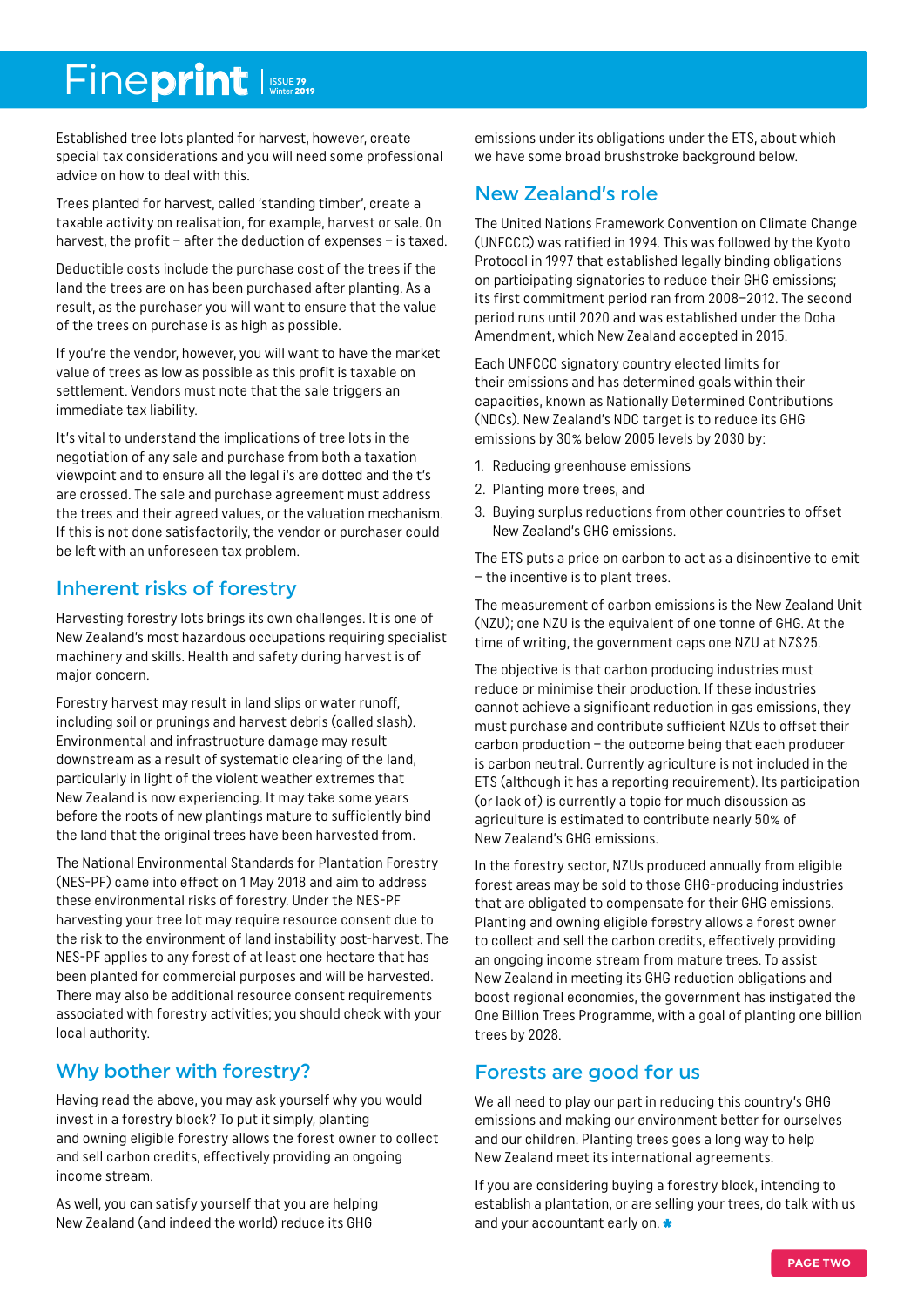

### People and the right information are vital for effective governance

#### Kirsten Patterson, CEO, Institute of Directors

The damage from governance failure can be profound, and can attract significant unwelcome media and public scrutiny. Focusing on the learnings from these cases is how we can get some real benefit and continuous improvement in corporate governance.

### He tāngata – it is the people

Governance is, above all, about people. It's a team game and, like any team, the board's composition, and its culture and dynamic, are all critical to its effectiveness. Boards need a broad mix of skills and experience now and for the future. Individual attributes of directors are also highly relevant such as integrity, courage, judgement, emotional agility, energy and curiosity. Other factors relating to board composition include diversity, new membership and tenure. Getting the right mix and balance can be as much art as science. Putting time and thought into developing a skills matrix to determine the board's needs is worth the investment.

While a balanced board is necessary, it is not sufficient to create an effective team. It is board culture that allows directors to work together to make the most effective decisions for the benefit of the organisation's stakeholders.

What does this look like? It should be one where the board supports open debate, diversity, thoughtful challenge and constructive dissent. While the chair may lead this, all board members have responsibility for creating an inclusive culture that enables contribution with respect.

But a board is not an island. Management is part of the wider governance team and this relationship must be nurtured and valued. It is essential that a healthy and effective relationship exists. A board exists to support and guide management, as well as to hold them to account for performance and compliance matters.

#### Be clear about roles and responsibilities

The roles and responsibilities of individual directors, the board and management should be clearly understood and recorded. A lack of clarity can lead to conflict and dysfunction so getting this right is critical. The company's constitution, a board charter and letters of appointment are all key tools to help set out roles, responsibilities and expectations.

The board's role in holding management to account was emphasised earlier this year in the Final Report of the Australian Royal Commission into Misconduct in the Banking, Superannuation and Financial Services Industry:

"Boards must … use the information that they have to hold management to account. Boards cannot, and must not, involve themselves in the day-to-day management of the corporation … The task of the board is overall superintendence of the company, not its day-to-day management. But an integral part of that task is being able and willing to challenge management on key issues, and doing that whenever necessary".

#### Quality over quantity in board reporting

We're hearing more and more about board packs exceeding 1,000 pages. This presents a real challenge for directors to focus on material issues and risks, and to balance time spent in board meetings on strategy and performance, with time on compliance.

What is the right information for board papers? A key criticism of boards and management by the Australia Royal Commission was that boards of financial services entities often did not receive the right information. It said that the quality, not the quantity, of information provided to a board was vital in order for a board to discharge its function.

A board must make decisions based on sufficient, accurate, relevant and timely information. It must define its information requirements so that reporting is meaningful, with management providing thoughtful interpretation about key matters. Measuring what matters, and providing trend information, has never been more important for an organisation's core financial and non-financial performance indicators.

If the board's information requirements aren't being met by management, this should be raised as a priority.

#### The learning board

A board, like any team, must focus on continuous improvement to ensure ongoing effective corporate governance. Board and director evaluations help hold the board accountable and improve individual director and whole-of-board performance. Evaluation, formal and/or informal, should be undertaken regularly to help boards and directors identify their strengths and weaknesses, assess their performance and determine opportunities to improve.

Ongoing director development is a core focus for the Institute of Directors, through resources, courses and events. Our Continuous Professional Development (CPD) requirements emulate those of other professions, such as law, and help drive directors to keep up-to-date on governance developments.

At the end of each meeting, all boards should also be able to answer, 'Did we add value today?'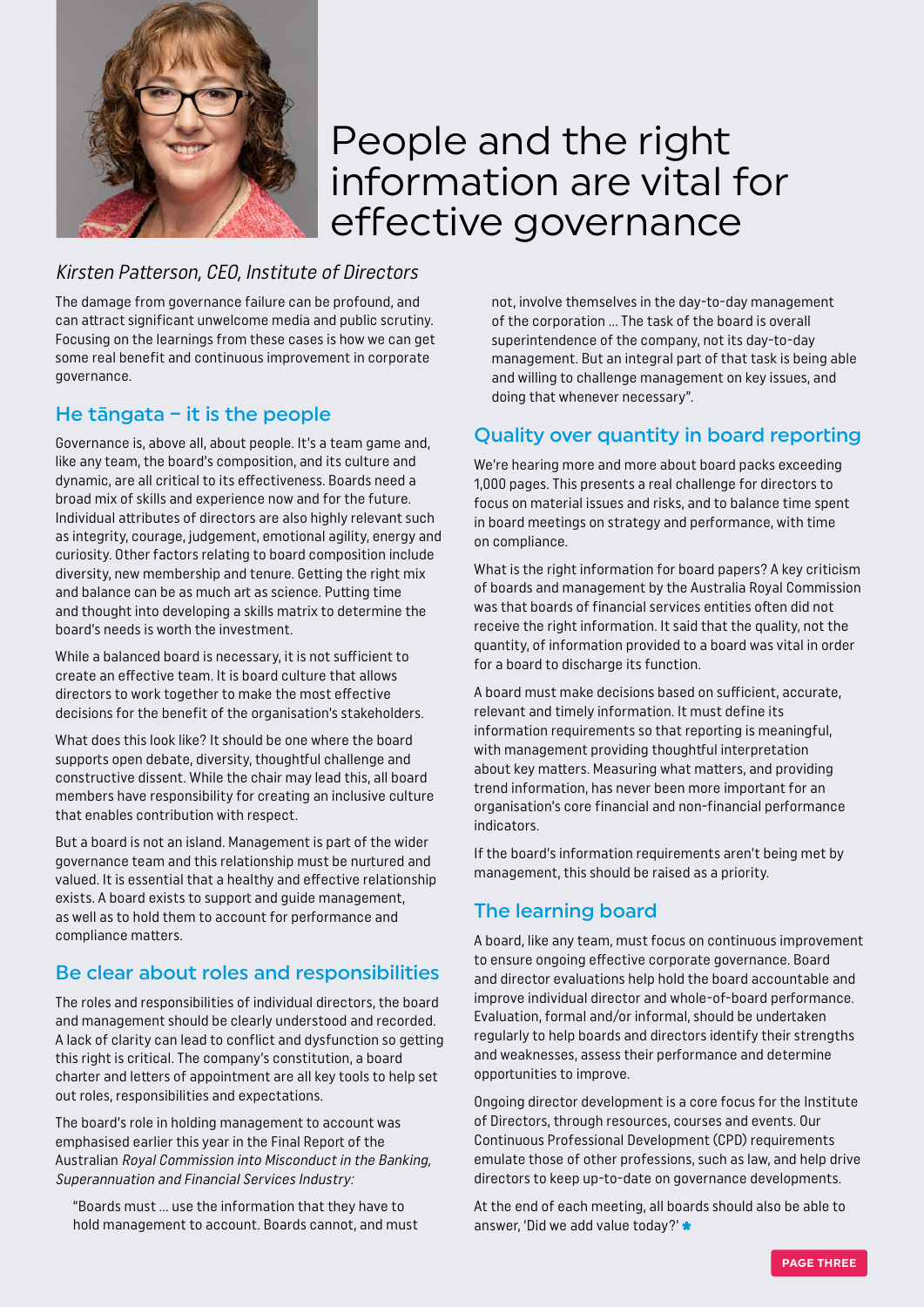

#### Making a good choice

Having an executor of your will is like having a manager of your affairs (your estate) after your death. Your executor is named in your will; it is his or her role to carry out the terms of your will. Many people have more than one executor; it spreads the load and it's also good to have another executor to discuss things with.

#### Who do you choose?

You can choose anyone to be your executor, but they do need some special qualities. You should consider:

- **• Age:** you want them to have the energy, ability and maturity to deal with your affairs. Sometimes this can be a fine balance – if you have someone older there's a risk they could die before you or could become incapable of fulfilling their duties. However, someone younger may not have sufficient life experience to cope with the role.
- **• Temperament:** dealing with an estate can be quite emotional. You want your executors to be calm, steady, decisive and with loads of common sense.
- **• How well they know you:** it's good to have an executor who knows you and, in general, understands how you run your affairs. A large part of an executor's role can be information gathering, and having some prior knowledge can help them know how to go about this.

You can appoint anyone to be an executor; many people choose their spouse or partner and/or some of their children. Sometimes, people name someone independent as an executor, such as a long-standing friend. This can be especially useful when there are blended families or a disharmonious family situation.

Executors don't have to manage your estate alone; your estate's lawyer will guide executors through each step of the way.

#### What do executors do?

One of the executors' first duties is making sure they have a clear understanding of the contents of your will.

Working with your family, executors are responsible for arranging burial or cremation. They must ensure that, if necessary, your home is secured, all insurable assets insured, pets are taken care of, deliveries cancelled, outgoings paid (electricity, rates, insurances) and the insurers advised if the house is empty.

If you were still working at the time you died, final paperwork and your personal items at work will need to be sorted. If you were a business owner, it may be necessary to get a trusted employee to step in, for the short term, to keep on top of things such as wages, bills, suppliers and customers.

To help wind up your estate, your executors must gather information about your assets such as bank accounts and investments, KiwiSaver and superannuation, insurances, benefits, property and motor vehicles.

It is important for executors to identify any jointly held property and any debts, such as mortgages, credit card bills and so on.

Through the estate's lawyer, the executors must ensure that all the estate's debts are paid. Executors are personally liable to meet these debts, unless they satisfy specific legal requirements.

When they have the complete picture of the estate, the executors can then manage the distribution of your assets to your beneficiaries in accordance with your will. This usually requires an application for probate, a court order confirming the will. The estate's lawyer will help the executors with this.

#### When does an executors' role end?

The executors' role is completed when all taxes and expenses have been paid, and all distributions to adult beneficiaries have been made. If there are underage beneficiaries then the trustees nominated by the will step in to hold that benefit for those children until they are old enough. In practice, the trustee and executor are almost always the same person, but they do have slightly different obligations and responsibilities.

#### Should your executors live locally?

Your executors can live anywhere, but it does make it much easier logistically if they are in the same region, or at least close, to where you were living. This is becoming less of an issue with technology, but it's still something to take into account.

Choosing executors is important when you are making, or reviewing, your will. They have significant obligations and responsibilities in making sure your assets are managed in the way that you intended.

If you have any queries about appointing or changing an executor, or you are an executor and have some queries, please don't hesitate to call us.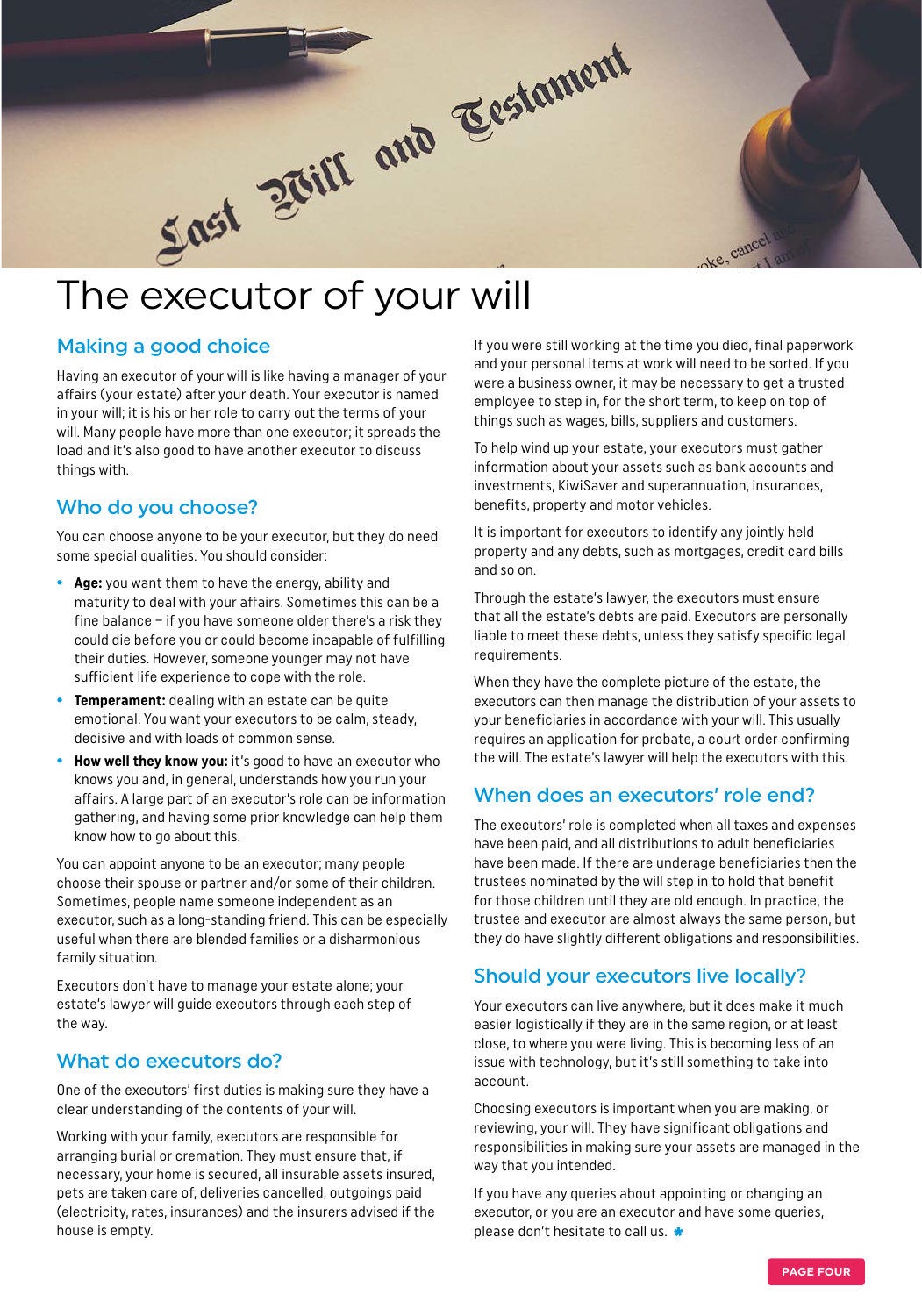### Fineprint Issue 79

### The importance of good recordkeeping

#### Risk of hefty penalties if you don't

There are plenty of war stories about recordkeeping blunders. Think of offices crammed with paper, 'lost' documents, fireplace filing systems and online voids.

Section 194(1) of the Companies Act 1993 requires boards to keep correct accounting records. Records are supposed to 'speak for themselves'<sup>1</sup> and allow the company's financial position to be determined at any time with reasonable accuracy. Failure to keep proper records can badly hurt your business.

In 2018, a director was found personally liable for nearly \$500,000 as a result of his 'egregious' failure<sup>2</sup>. The court found that 'not only were proper records not kept ... bank accounts were intermingled and monies that were the assets of one entity were … paid into the bank accounts of another entity'<sup>3</sup>. The judge also confirmed that delegation to an unqualified and inexperienced third party is unacceptable.

#### Not meeting minimum employment standards

Many employers have faced fines for failing to meet minimum employment standards; a number of these offenders are working in small to medium enterprises.

In 2018, labour inspectors found that 28% of inspected farms were not meeting their recordkeeping obligations; this resulted in total fines of \$11,000. Employees did not have agreements and employers had missing wage, time, holiday and leave records.

Every employee must have an employment agreement. There is no substitute for a professionally-drafted agreement. At business.govt.nz the Employment Agreement Builder can generate free standardised agreements designed to reflect key factors. While this is a useful tool and is a good starter, we strongly recommend asking us to help draft your employment agreements as they will be custom-made to your particular organisation.

Last year, Aulack Enterprises Ltd faced liability of up to \$320,000 for breaches, ultimately paying wage/holiday arrears, \$30,000 penalties and court costs<sup>4</sup>. This figure does not include the costs of the advice from Aulack's professional advisors or the time, stress and inconvenience of the litigation.

#### Tax

Businesses must keep records of invoices, receipts, wage books, petty cash, banking records, asset registers, depreciation schedules, vehicle mileage and claimed business expenses.

A tax invoice for expenses under \$50 is not needed, but if you are GST-registered, you must keep records that can support an expense claim. At the very minimum, you should record the date, description, cost and supplier for everything you buy. Inland Revenue also recommends retaining any calculations used to complete your tax return, such as for working out a home office claim.

Keeping good records should be part of your day-to-day business activities, otherwise you risk some hefty fines – and that's simply not worth it.  $\ast$ 

**NZ LAW Limited** is an association of independent legal practices with member firms located throughout New Zealand. There are 55 member firms practising in over 70 locations.

NZ LAW member firms have agreed to co-operate together to develop a national working relationship. Membership enables firms to access one another's skills, information and ideas whilst maintaining client confidentiality.

#### **Members of NZ LAW Limited**

Allen Needham & Co Ltd – Morrinsville Argyle Welsh Finnigan – Ashburton Aspiring Law – Wanaka Attewell Clews & Cooper – Whakatane & Rotorua Berry & Co – Oamaru, Queenstown & Invercargill Boyle Mathieson – Henderson, Auckland Breaden McCardle – Paraparaumu Corcoran French – Christchurch & Kaiapoi Cruickshank Pryde – Invercargill, Queenstown & Gore CS Law – Levin Daniel Overton & Goulding – Onehunga & Pukekohe DG Law Limited – Mt Wellington, Auckland Dorrington Poole – Dannevirke Downie Stewart – Dunedin & Balclutha Duncan King Law – Epsom, Auckland Edmonds Judd – Te Awamutu & Ōtorohanga Edmonds Marshall – Matamata Gawith Burridge – Masterton & Martinborough Gifford Devine – Hastings, Havelock North & Waipawa Gillespie Young Watson – Lower Hutt, Upper Hutt & Wellington Greg Kelly Law Ltd – Wellington Hannan & Seddon – Greymouth Horsley Christie – Whanganui Innes Dean-Tararua Law – Palmerston North & Pahiatua Jackson Reeves – Tauranga James & Wells Intellectual Property – Hamilton, Auckland, Tauranga & Christchurch Johnston Lawrence Limited – Wellington Kaimai Law – Bethlehem Knapps Lawyers – Nelson, Richmond & Motueka Koning Webster – Mt Maunganui Lamb Bain Laubscher – Te Kūiti Law North Limited – Kerikeri Le Pine & Co – Taupō, Tūrangi & Putāruru Lowndes Jordan – Auckland Mactodd – Queenstown, Wanaka & Cromwell Malley & Co – Christchurch & Hornby Mike Lucas Law Firm – Manurewa Norris Ward McKinnon – Hamilton David O'Neill, Barrister – Hamilton Parry Field Lawyers – Riccarton, Christchurch; Rolleston & Hokitika Price Baker Berridge – Henderson Purnell Lawyers – Thames, Whitianga & Coromandel Rennie Cox – Auckland & Whitianga Rejthar Stuart Law – Tauranga RMY Legal – New Plymouth RSM Law Limited – Timaru & Waimate Sandford & Partners – Rotorua Sheddan Pritchard Law Ltd – Gore Simpson Western – Takapuna & Silverdale Sumpter Moore – Balclutha & Milton Thomson Wilson – Whangarei Wain & Naysmith Limited – Blenheim Welsh McCarthy – Hāwera Wilkinson Rodgers – Dunedin Woodward Chrisp – Gisborne

<sup>1</sup> Maloc Construction Ltd (in liq) v Chadwick (1986) 3 NZCLC 99,794 at 22

<sup>2</sup> TGM Trading Limited (in liq) & Anor v Drever [2018] NZHC 1788 [18 July 2018]

<sup>3</sup> Drever at para 13

<sup>4</sup> Thomas v Aulack Enterprises Ltd [2017] NZERA Auckland 156